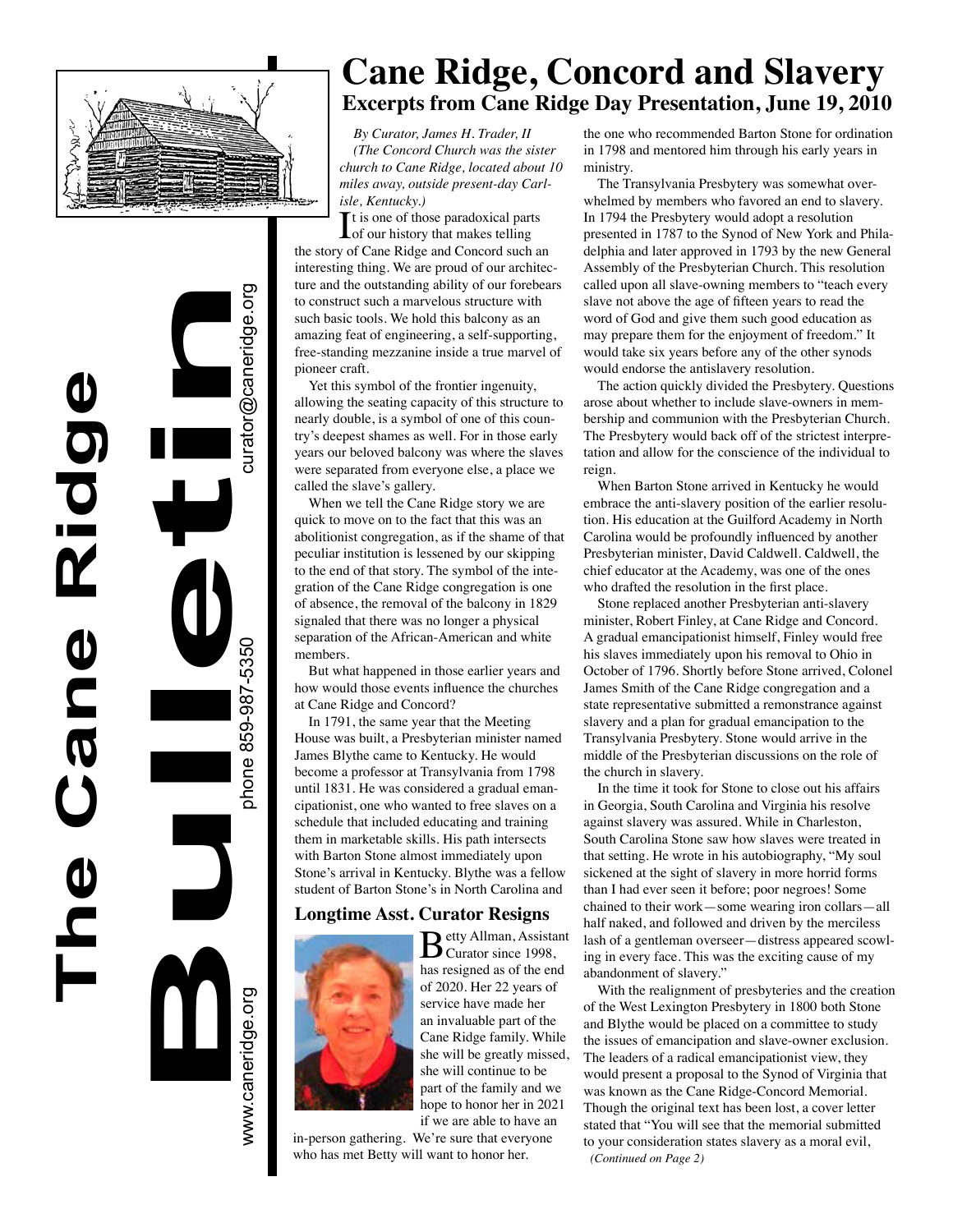### SPEAKER

The Curator is available to preach or speak to a fellowship group about Cane Ridge throughout the year. Please contact Cane Ridge to schedule a speaking engagement as early as possible. Honoraria or Donations for the ministry of Cane Ridge are expected, and, depending on the amount of travel required, mileage and housing may be necessary.

### GIFTS TO CANE RIDGE

Gifts to continue the mission and ministry of Cane Ridge should be sent to: Cane Ridge, P.O. Box 26, Paris, KY 40362-0026

*This 2010 essay is reprinted here in light of recent discussions regarding racism and the church's response to racism and inequality.*

**2**



# Notes from the Ridge By James H. Trader, II

# **Cane Ridge, Concord and Slavery**

#### (Continued from Page 1)

very heinous, and consequently sufficient to exclude those slaveholders who continue in the practice of it from the privileges of the Church." The Synod would refuse to make slave-ownership grounds for exclusion.

Stone would emancipate his slaves in the fall of 1801 following the great revival. A wave of emancipations followed the revivals. The churches of Concord and Cane Ridge would struggle over whether to include or exclude slave-holders for some time.

When Stone emancipated his slaves, Ned and Lucy, he declared that slavery was "inconsistent with the principles of Christianity as well as of civil liberty." He emancipated Ned after two years and trained him in a skill so he could support himself. Lucy would be emancipated in ten years and Stone reared her in the Bible and religion and taught her a skill as well. Elder Purviance wrote about Stone and his slaves, "Father Stone could have had money (as he understands) from his Mother's estate, instead of the Negroes; but, though poor, he preferred to take the blacks, bring them to Kentucky and free them."

Barton Stone wrote a letter to Presbyterian minister Samuel Rannels of Paris concerning his opinions of slavery. The letter, possibly written in 1798, is on display in the museum and available in a booklet in the gift shop. His opposition is based on several points although the first 3 have been lost. He notes that slavery destroys families and marriages by separating husbands and wives and parents and children. He proposes that it is in opposition to the golden rule and that the Bible may not strictly prohibit slavery but it does prohibit oppression. He also invokes the idea of Jubilee, where all who were slaves should be freed on a regular basis. Samuel Rannels would hold the distinction of being both a member of Stone's ordination committee and a member of the committee that was sent to "defrock" Stone in 1804.

Stone would soon lead his congregations in the separation from the Presbyterian Church. These churches of the new Christian movement would continue to move toward emancipation and the remaining Presbyterians would also work toward this freedom as well. The Concord Church would divide, with many of its Presbyterian members carrying letters to the newly established Carlisle Presbyterian church in 1817. New pastor John Rankin would lead the Presbyterians until 1821 when he would become

pastor of the Ripley, Ohio church for the next 44 years. Rankin would establish an active station on the Underground Railroad there.

Colleagues of Stone would further the fight in the years prior to the Civil War. Many of the churches of the movement would have strong abolitionist leanings. Many became supporters of the American Colonization Society, Stone included, hoping to set up Liberia as a safe and happy state for the freed slaves. He would continue his mission through his publication, the Christian Messenger.

Stone's premillennialism showed when he exhorted his readers to free their slaves under threat of the imminent judgment of Christ saying, "Behold, he comes quickly." He also risked his readership with his views, particularly those in the deep south. He did declare that "I have in principle and practice been a conscientious opposer of slavery for nearly 40 years; but how to remedy the evil I know not…I am persuaded it will be done; but I am ignorant of the means by which it shall be accomplished."

Perhaps the story of Stone's removal to Illinois most perfectly shows his own devotion to the end of slavery. He was called a hypocrite by many when it was discovered that he owned slaves in 1830. In his home in Georgetown he had one African man, two African women, and four African children. They had been willed to his wife and children by his wife's mother. The will stipulated that they not be freed and he would not sell them. He determined in 1834 that he would move to Jacksonville, Illinois to literally emancipate himself from those slaves. He would later return to Kentucky and visit those former servants who were living in Georgetown as a family of free persons. He is said to have made a "full inquiry concerning their temporal and spiritual welfare."

Our revulsion today at the thought of ownership of another human being causes us to often want to skip over that portion of our history, both as people and as the church. We have moved on and made significant strides toward equality and integration yet this balcony stands today as a reminder of the distance we have yet to travel. Barton Stone would not recognize the societal landscape we inhabit today.

It is true that the balcony was only accessed by a ladder when the slaves reached it from the outside. Today the stairs provide a safer but still steep access for all, a symbol of the changes we've made but also of the remaining impediments we've placed in the way. I find it interesting that one of the terms we use to describe this former slave's gallery is "freestanding." I wonder if the irony of that term ever occurred to the early members of this church.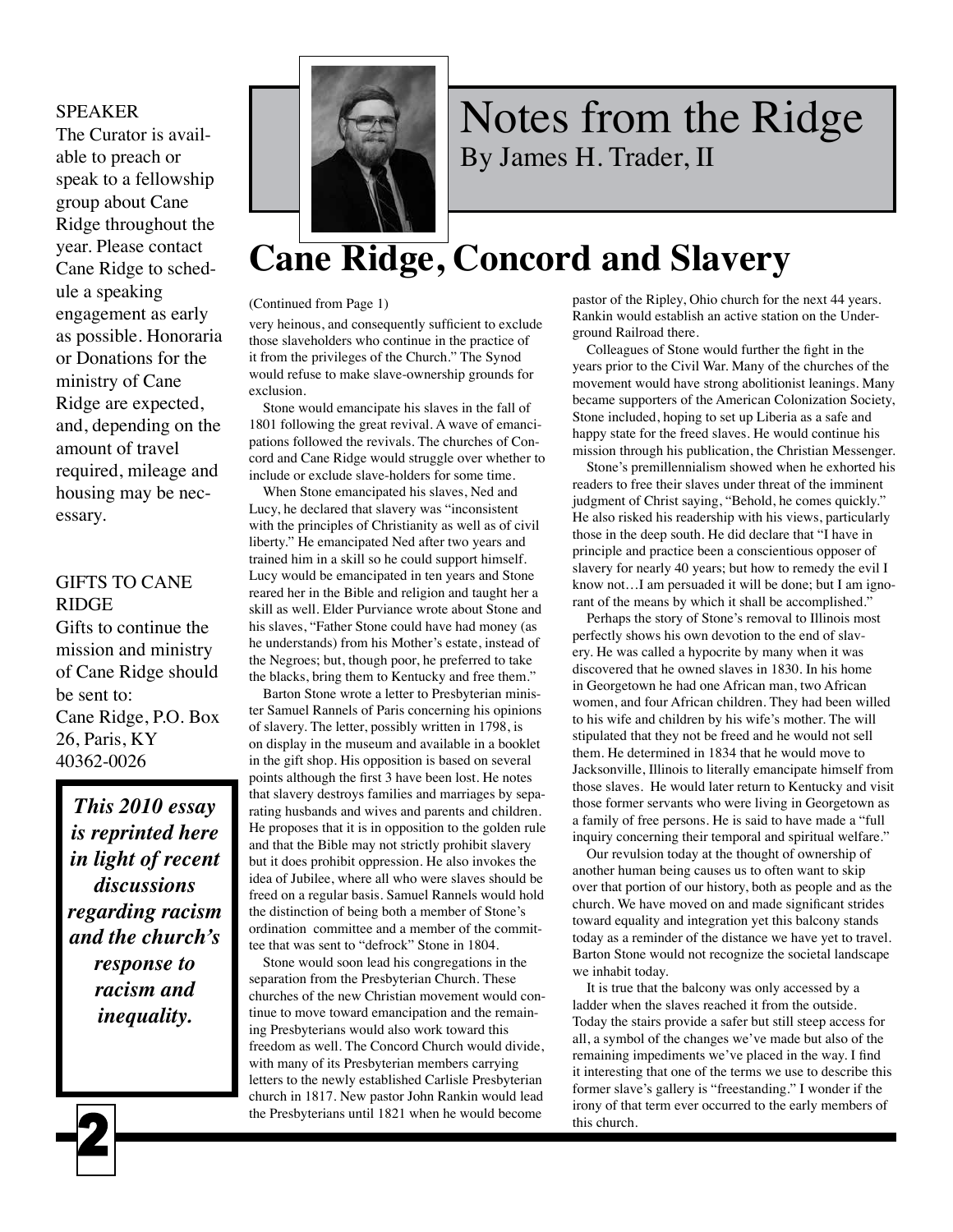# *Cane Ridge Publications Available for Purchase*

- [ ] *The Cane Ridge Reader,* 2006 edition, edited by Hoke S. Dickenson and Robert Steffer. Contains A Short History of the life of Barton W. Stone Written by Himself; The Biography of B.W. Stone by John Rogers, Notices and Tributes of Stone's Death, a History of the Christian Church in the West and other documents. **\$20.00**
- [ *] Saving Cane Ridge*, 2016, by Robert Steffer, History of the Cane Ridge Preservation Project from 1921 until 2016, covering the restoration of the Meeting House itself and the building of the Stone Shrine in the 1950's and the construction of the Curator's residence and the Museum in the 1960's and 1970's. **\$20.00**
- [ ] *Cane Ridge Bicentennial Sampler,* originally published in 1991 and reprinted three times since. Contains stories, bits of history, records and an 1811 list of communicants with a 1838 membership list and Cane Ridge Graveyard information. **\$5.00**
- [ ] *Sermons by Barton W. Stone*. Published in 2016. Contains 4 manuscripts: Lamentations 1:12, Proverbs 23:12, Galatians 6:7 and in Phonetic Cherokee, Genesis 3:9. **\$8.00**
- [ ] *Guide to the Cane Ridge Revival*, 1988, by Lon D. Oliver as an Occasional Paper from Lexington Theological Seminary. A Bibliography of sources for the study of the Cane Ridge Revival and Excerpts from several sources in the years following the 1801 Revival. **\$5.00**
- [ ] *Cane Ridge Souvenir Booklet,* 2014-16 edition. Originally published in the 1950's this revision provides a brief introduction to the Cane Ridge Story, Barton W. Stone, the Revival and the construction of the Shrine. **\$5.00**

### **Cane Ridge Papers:**

[ ] #1 - *Worship in the Words of Barton W. Stone*, **\$1.00** [ ] #2 - *Cane Ridge Meeting House, Basic Information*, **\$1.00** [ ] #3 - *Cane Ridge and the Shakers*, **\$1.00** [ ] #4 - *A Guide to the Trees at Cane Ridge,* **\$1.00** [ ] #5 - *Cane Ridge Activity Booklet: Puzzles, Games, Questions and Fun for children*, **\$3.00** [ ] #6 - *Cane Ridge Personalities: Robert Finley, John Allen Gano, Joel Tanner Hart, Nathaniel, Warren and WIlliam Rogers*, **\$1.00** [ ] #7 - *Journey into Union: Drama and Destiny*, **\$.50** [ ] #8 - *Original Script of Taped Lecture once played in the Meeting House*, **\$.50** [ ] #9 - *Our History Through Music,* **\$1.00**

**Mark items to be purchased above. Place total on line at right and figure shipping costs and donations amounts.**

**All purchases will be shipped via the United States Postal Service and may take two to six weeks for delivery.**

**Mail order to/write checks to: Cane Ridge, P.O. Box 26, Paris, KY 40362**

**Tax deductible contributions support the ministry of Cane Ridge, including maintaining the buildings and grounds, producing informative publications, planning special events, and maintaining items in our musum and archives.**

- [ ] #10 - *Activities for Children: Rebus Puzzles, Secret Codes, Matching, Scrambled Letters, Mazes, Fill-in-the-Blanks and Dot-to-Dots, with Pencil and sharpener*, **\$3.00** [ ] #11 - *Cane Ridge, Barton Stone and the Christian Church* by Franklin McGuire, **\$1.00** [ ] #12 - *Cane Ridge Coloring Book with Crayons,* **\$3.00** [ ] #13 - *Barton Warren Stone and Slavery,* **\$1.00** [ ] #14 - *The Israel Mitchell Papers*, **\$3.00** [ ] #15 - *Cane Ridge in the News*, **\$1.00** [ ] #16 - *1934 Historic American Buildings* 
	- *Survey-Photos and Drawings of Cane Ridge*, **\$2.00**
- [ ] #17 *Stone Campbell sites in the Bluegrass,* **\$2.00**
- [ ] #18 *Reprint of an Address to the Christian Churches in Ky, TN, and OH, On Several Important Doctrines of Religion by Barton Stone*, 1821, **\$3.00**
- [ ] #19 *Barton W. Stone and the Spirit of Unity/Stone's Character by* A.W. Fortune and C.L. Pyatt, reprint of 1941 essays, **\$2.00**
- [ ] #20 *Cane Ridge and Barton W. Stone* by Walter Gibbs, 1947 reprint, **\$2.00**
- [ ] #21 *Cane Ridge Poetry and Artwork*,
	- **\$2.00**
- [ ] #22 *Cane Ridge Membership Lists,* **\$3.00**
- [ ] #23 *Cane Ridge Meeting House Ceme-*

*tery*, **\$3.00**

Please print legibly, mail entire page or a copy of this page.

| City, State, Zip    |                                                                                                                                                                                                                                                                                                                                                                     |
|---------------------|---------------------------------------------------------------------------------------------------------------------------------------------------------------------------------------------------------------------------------------------------------------------------------------------------------------------------------------------------------------------|
|                     |                                                                                                                                                                                                                                                                                                                                                                     |
|                     |                                                                                                                                                                                                                                                                                                                                                                     |
| Purchase amount     | $\sim$                                                                                                                                                                                                                                                                                                                                                              |
| Shipping            | $\begin{picture}(20,10) \put(0,0){\vector(1,0){100}} \put(15,0){\vector(1,0){100}} \put(15,0){\vector(1,0){100}} \put(15,0){\vector(1,0){100}} \put(15,0){\vector(1,0){100}} \put(15,0){\vector(1,0){100}} \put(15,0){\vector(1,0){100}} \put(15,0){\vector(1,0){100}} \put(15,0){\vector(1,0){100}} \put(15,0){\vector(1,0){100}} \put(15,0){\vector(1,0){100}} \$ |
| Additional donation | $\frac{1}{2}$                                                                                                                                                                                                                                                                                                                                                       |
| Total               | $\sim$                                                                                                                                                                                                                                                                                                                                                              |
|                     |                                                                                                                                                                                                                                                                                                                                                                     |
|                     |                                                                                                                                                                                                                                                                                                                                                                     |
|                     |                                                                                                                                                                                                                                                                                                                                                                     |
|                     |                                                                                                                                                                                                                                                                                                                                                                     |
|                     |                                                                                                                                                                                                                                                                                                                                                                     |
|                     | Name                                                                                                                                                                                                                                                                                                                                                                |